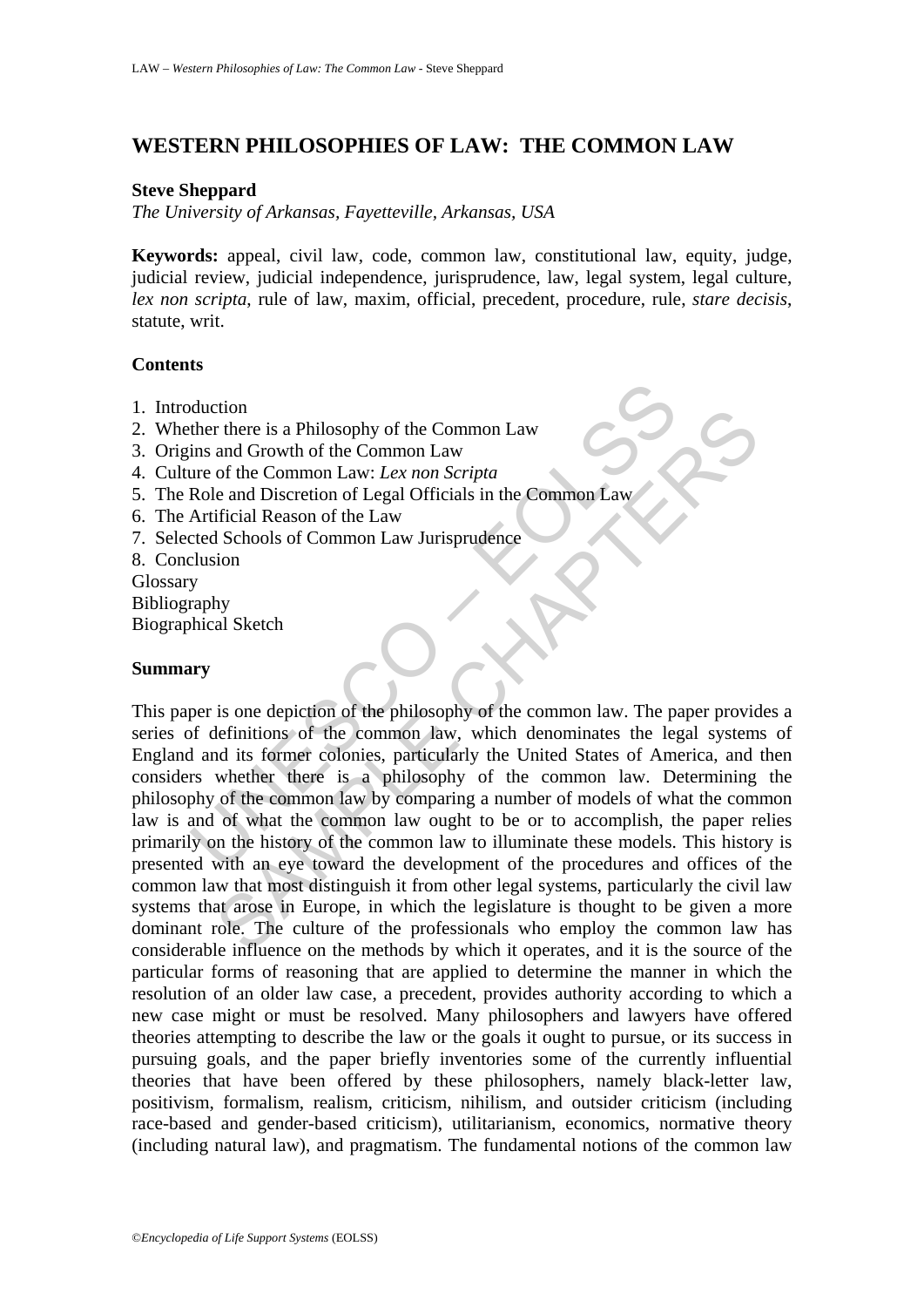are to emphasize the significance of the creation of narrow rules in the light of specific disputes rather than general rules formed in the abstract, the role of precedent in applying such rules to later disputes, the role of judges and juries in the resolution of such disputes, and the fairness accorded to disputants before the law, even if one disputant is the state or an official, which has led to a particular protection of individual liberty under the common law.

#### **1. Introduction**

(2) the states that share a common legal nerttage from En<br>ar menas of developing rules of law on a case-by-case basis, decise<br>ce to precedent and traditions for the application of appropriate<br>ses; (4) the specific rules o means or accolouge tuess or aw or a case-oy-case casas, decainty or properation of precedent and raditions for the application of appropriate precedent (4) the specific rules of law that were developed in those states; an The term "common law" is used to describe (1) the rules that are generally applicable to all who are subject to a legal system, as opposed to other rules that apply only to smaller groups; (2) the states that share a common legal heritage from England; (3) the particular means of developing rules of law on a case-by-case basis, deciding cases with reference to precedent and traditions for the application of appropriate precedents to later cases; (4) the specific rules of law that were developed in those states; and most technically (5) the specific rules that were developed in those states only by judges in courts of law and not by legislators (who enact statutes) or by judges sitting in courts that do not apply strictly the common law means of developing rules (such as the English courts that dealt with equity, matters of the Church, matters in admiralty, and so forth). It is perhaps useful to see the common law as an amalgam of all of these descriptions. In its broadest sense, it is a component of every legal system that relies in any manner on prior decisions of legal disputes when considering later disputes.

The common law is more often thought of, still quite broadly, as a synonym for Anglo-American law, a token of the legal system of states that have copied the system of law developed in England, including predominately the states of the British Empire in the nineteenth century, as well as the United States. This sense is often used to contrast this approach and content of law with that of "civil law" states, such as France or Germany. (See chapter *Western Philosophies of Law: The Civil Law*)

In its narrowest sense, "the common law" is the particular body of rules developed by judges and lawyers appearing before the courts of law in England and the US based on the evolution of law from the precedents of earlier decisions. This sense is often used to contrast such rules with other rules within the broader common law system, particularly those that were developed by courts of equity, or through the legislation of modern statutes, or through administrative determination by non-judicial officials. Thus, it is correct to say that the laws of common law systems include both common law rules and other rules. Making this relationship yet more complex, the other rules, particularly statutes, are often applied in any given situation using common law rules in the narrow sense.

The philosophy of the common law, at least in so far as it describes those ideas of the common law that are particular to the amalgam of senses of the common law described above, includes historical and institutional descriptions as well as the arguments that are made in deliberate attempts to describe a philosophy of the common law.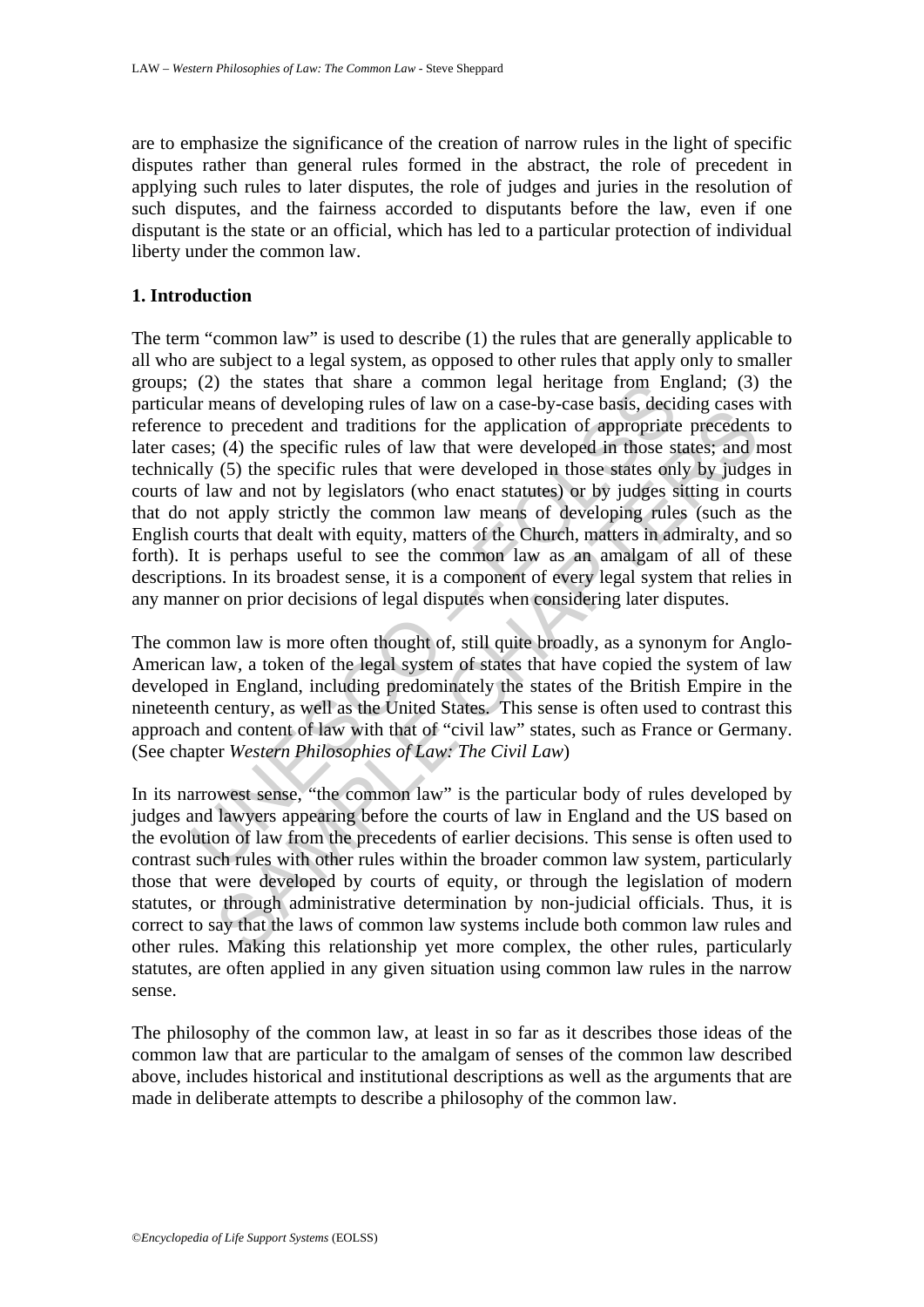#### **2. Whether there is a Philosophy of the Common Law**

In a meaningful sense, there is no single system to the common law. It is a set of too many ideas that are too vaguely or accidentally related to one another. Further, the elements of any one idea of the common law are too disparate, and, often, too conflicting, to allow a coherent or accurate description. Thus, from some views there is unlikely to be a philosophy of the common law.

The possibility that there can be no philosophy of the common law is an idea that must be taken seriously to understand the common law. Its most central ideas – of deciding the rules of law in particular cases on narrow grounds based on a narrowly defined set of precedents – run counter to many ideas of political philosophy, which require decisions to be based on their fit within a broad and coherent social plan. This difference is a point of great disagreement between a common law approach to law and a civilian approach to law.

edents – run counter to many ideas of political philosophy,<br>so to b based on their fit within a broad and coherent socce is a point of great disagreement between a common law approach to law.<br>senses, however, there is quit to e used on their in what a stock and concern social plant.<br>It is a point of great disagreement between a common law approach to law<br>pproach to law.<br>Showever, there is quite clearly a philosophy of the common law, or romp In other senses, however, there is quite clearly a philosophy of the common law, or a set of many competing philosophies. At least, there are the analyses of the rationales historically underlying or latterly justifying the methods of the common law system. There are also the analyses of the substance of the rules that resulted from officials' creation and application of these methods. Both of these analyses may include attempts to describe the law as well as arguments for improvement of the law. In other words, descriptive and normative theories are possible within most types of analysis of the common law.

There have, in fact, been many philosophies that have been offered by students of the common law over the centuries. These students, although all working with a view trained according to the common law, approached the descriptive and normative problems of law from a variety of perspectives that have varied in response to changing views of philosophy and society wrought in other fields, such as political and moral philosophy, history, psychology, and sociology.

The particular forms that the common law has taken make its description especially dependent upon its history. While it is possible to make both descriptive and normative ahistorical claims regarding a philosophy of the common law, there is a danger that such claims will be incomplete. For this reason, a very brief summary of the development of the common law provides a useful context for considering its philosophy.

Moreover, the history of the common law is especially important in illustrating its practices and the beliefs held by its practitioners. From these may arise a more telling philosophy that is both descriptive and normative, at least in so far as some few ideals may be identified that have long been cherished as the content of the common law.

## **3. Origins and Growth of the Common Law**

There is no single definitive source of the common law. It grew from Roman roots, absorbing Anglo-Saxon law and custom from a host of imported and local sources, and grafted in Norman law introduced following the invasion of William of Normandy in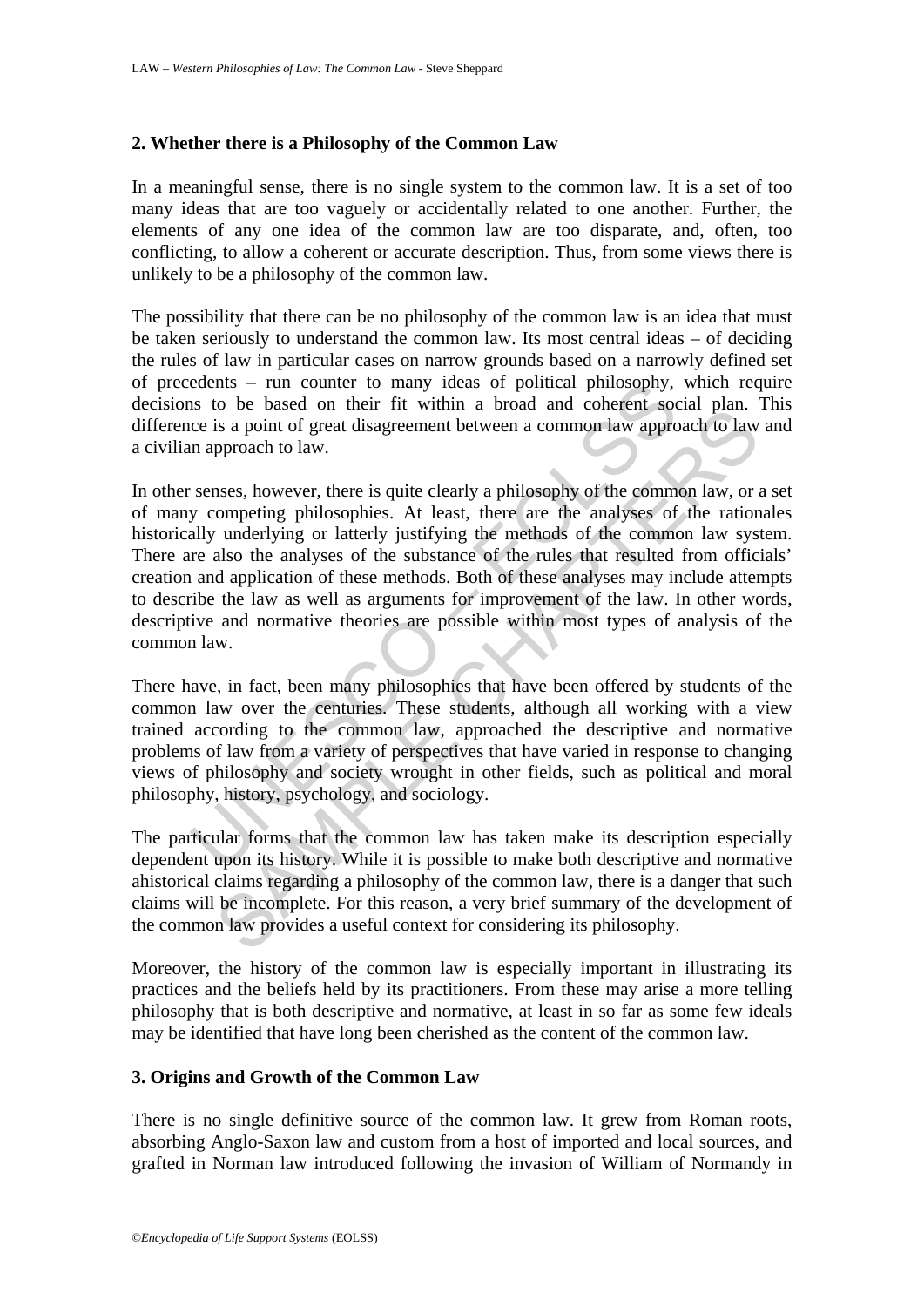1066. The Anglo-Saxon law was based on an effective network of local courts and sheriffs reporting to the king and his council of advisers, which issued and enforced judgments and laws according to royal writs or commands. The Norman law, entwined with vestigial Roman law, brought its burdens of feudal obligations, which placed great power in the king through services demanded from every person who held lands, these persons then demanding further services from those below them, down to the serfs who actually worked the land.

#### **3.1. Roman and Canon Law**

Roman law has influenced the growth of every European legal system, either directly, when its books or ideas are copied by the officials of national courts and legislatures, or indirectly, when ideas enter into the culture of a legal system from other systems. (See chapter *Ancient Legal Systems*) Roman lawyers employed a term for common law, *ius commune*, which encompassed several distinct concepts.

The concept of the *ius commune* that most resembled the modern common law described the category of law of universal applicability. Laws that applied to all Roman citizens were *ius commune*. Laws that were not common but that applied only to certain citizens or groups of citizens, such as soldiers, were *ius singulare*.

s books or ideas are copied by the officials of national courts and<br>ly, when ideas enter into the culture of a legal system from othe<br>*Ancient Legal Systems*) Roman lawyers employed a term for co<br>*e*, which encompassed sev when loads enter into the culture of a regar system from oner systems.<br> *Cient Legal Systems*) Roman lawyers employed a term for common law<br>
which encompassed several distinct concepts.<br>
ppt of the *ius commune* that most There was a broader Roman concept of *ius commune*, which was *ius commune omnium hominum*, or the law common to all mankind. This idea related the content of law to natural reason and also formed the basis for laws that applied between Rome and other states as well as between Romans and citizens of other states. It was enshrined in the works of the Roman jurist Gaius in the second century AD as well as in the Digest of Justinian, and it continues to be a source of argument, in that natural reasoning is an interpretative tool in law, although in this sense it is more overtly influential in civil law states than in common law states.

Both concepts of the *ius commune* were important to the lawyers of Europe in the thirteenth century, when its study was revived, first in Bologna, but then in France, Spain, Germany, Holland, Scotland, and elsewhere. It continued to be studied in England in the universities as part of civil law instruction.

The *ius commune* was important also to the medieval canon law, not just in England but throughout the domain of the Church. Canonists defined the principles of law that applied across the whole church as the *ius commune*, as opposed to the canon laws that applied within a particular nation or bishopric, or to a particular order or office, such as the Papacy or a monastic order subject to its own rule.

The term "common law" entered its use in the royal law courts of England, which adapted it to secular purposes from its canon usages. In the thirteenth-century *Dialogue of the Exchequer*, the common law is contrasted to the law of the forest, distinguishing it both because of the limited application of the law of the forest and because, unlike the common law, the law of the forest was the product solely of the king's will. By that time, the common law was already the product of a complex judicial system that had become effectively independent of the King's commands.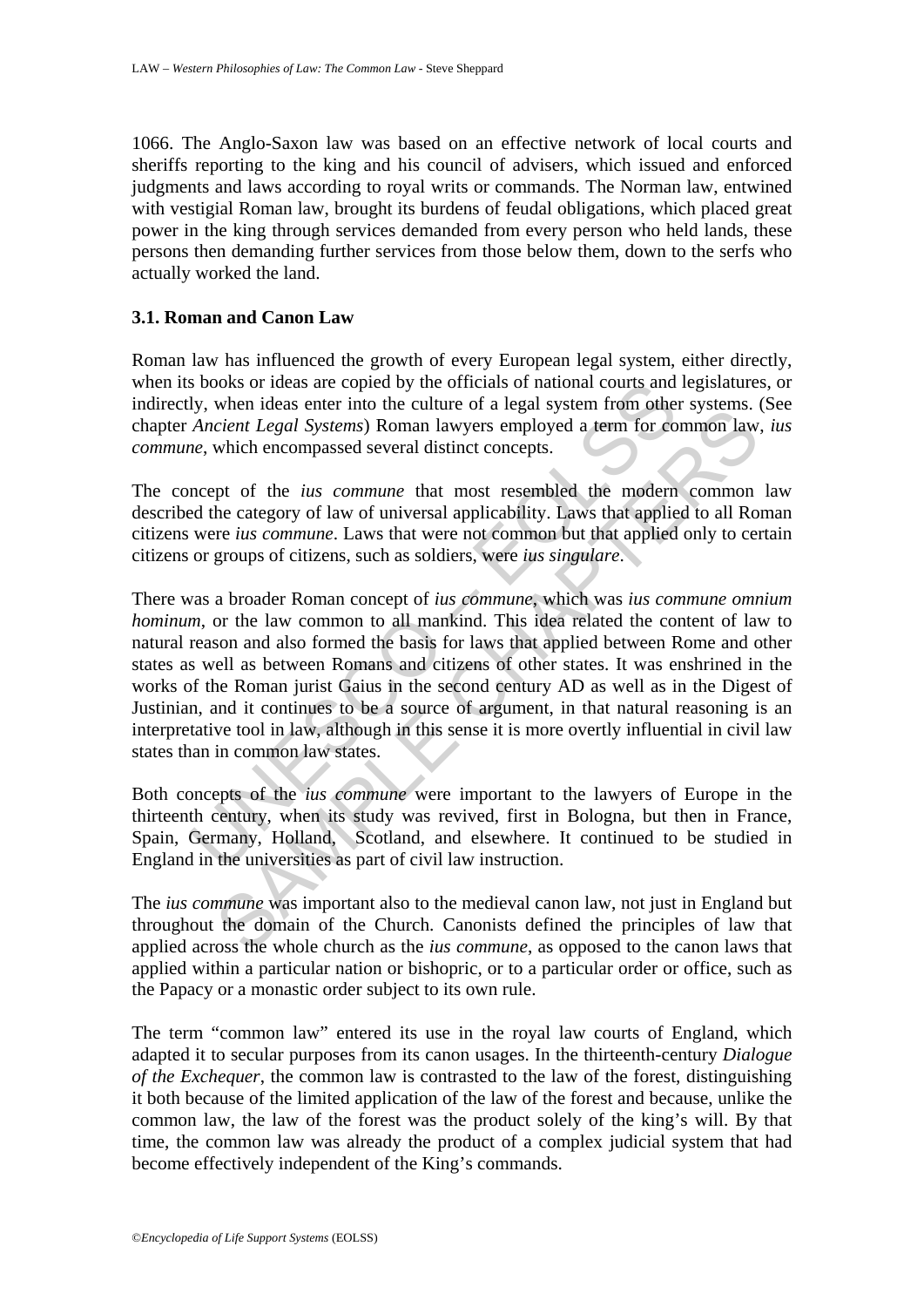## **3.2. The English Courts**

The English legal system, much as its government as a whole, resulted from the overlay of the Norman central administration and feudal law upon local customs and traditional views of dispute resolution. The historical record from the first century after the Norman invasion is sketchy, but it suggests that it was rare for most disputes to be brought before the King or the *curia regis*, the king's court. Legal process was more local, and in the method of both the initiation and the resolution of private suits and criminal complaints it varied considerably among the 32 English counties. By the 1180s, the time of *Treatise on the Laws and Customs of England*, the law book attributed to Sir Ranulf de Glanvill, the legal system had become more national, and lawsuits, especially over property, were much more based on pleadings written on paper and decided by judges of the *curia*, who applied not local customs but the laws and customs of the realm. These judges had been ministers representing the king, not merely in deciding disputes by rules enacted by the king's council but in carrying out a broad array of royal polices that we would today describe as including criminal investigation, tax assessment, and administrative oversight of local officials.

s, especially over property, were much more based on pleadings wided by judges of the *curia*, who applied not local customs but in  $\sin$  of the realm. These judges had been ministers representing the king disputes by rules d by judices of triminal and the twelfth-century royal courts. Facts in the intervals of the increase of the realm. These judges had been ministers representing the king, not met is disputes by rules enacted by the king's In 1166, Henry II appointed the first traveling justices, eventually a permanent cadre of 20 to 30 errant justices, or justices *in eyre*, each of whom visited major towns each year to hold assizes, named for the new legislation concerning criminal law and property ownership, although a wide range of other matters were there enforced. By 1300, a central bench had developed with three arms. The Court of Common Pleas met regularly in Westminster and heard pleas based on the common law that were not criminal. The Court of King's Bench would both sit in Westminster and have its justices travel, hearing cases of criminal law and other matters of particular interest to the crown. The Court of Exchequer sat in Westminster, hearing initially only cases involving debts to the Crown. The records of these courts were kept in the Year Books, the official manuscripts.

## **3.3. Juries and Legal Fact Finding**

The jury developed in England in the twelfth-century royal courts. Facts in legal disputes had long been determined by forms of trial, in criminal causes by ordeal and in civil (and some criminal) causes by combat. In 1215, the Church ordered an end to trial by ordeal, although the increasingly rare trial by combat would occur until the seventeenth century, ending forever by statute in 1819. Their replacement was the jury, an assembly of men from a county, which had long been employed by the King for surveys and inquests. From the later 1100s the jury became increasingly available to litigants who paid a fee to have their cause heard before a group of people sworn to tell a true answer to the questions put to them. This practice, resonant with similar institutions in Sweden, France, and the Low Countries, grew in scope in England, and even as the practice faded in the face of continental practices based increasingly on the echoes of Roman law, the practice grew more important in England. Initially, jurors judged the truthfulness of the litigants arguing before them, who were likely to be from the jurors' own communities. They were called upon from their earliest times to determine whether a crime had occurred, and to accuse people of the crime. By the later 1300s, they were routinely being used as a body to ascertain the facts from evidence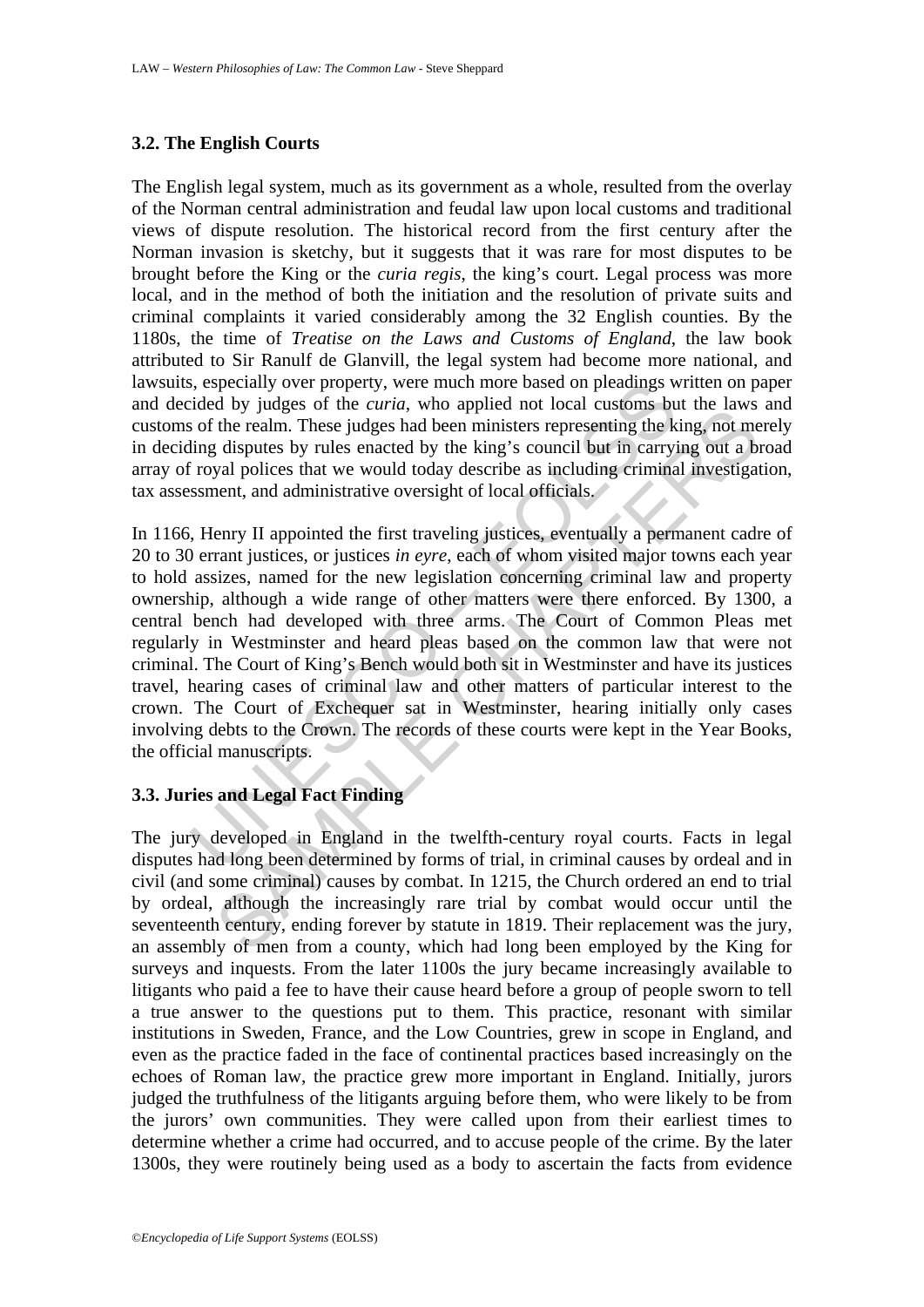brought before them, first in criminal causes and then in a wide variety of causes in Royal courts. The jury was by then nearly always of twelve and was required to give its verdict based on a unanimous vote. The jury was never utterly independent, and it is often still given instructions limiting its role to narrow questions presented to it.

The implications for the common law of the increasingly central role of these lay judges who ascertained facts would be broad-reaching. Among them were that the common law would be increasingly focused on the presentation of questions of law that could be resolved by ascertaining facts, one reason for the common law to emphasize rules of a very narrow scope that could be applied with greater precision in factual disputes. Also, there would be a popular safeguard on the sovereign, which could interfere with a king, or later prosecutor or governor, who sought to use the criminal law for political or private purposes. This became most visible with attempts to bind the sovereign to act according to the legal process, and the jury became an integral element of the common law restriction on the sovereign to arrest subjects or seize their goods only according to the law of the land.

prosecutor or governor, who sought to use the criminal law is<br>purposes. This became most visible with attempts to bind the so<br>ng to the legal process, and the jury became an integral element<br>riction on the sovereign to arr boxes. This oceania most vision to the attempts to ontare as vector with the diverger at the sources, and the jury became an integral element of the com<br>tion on the sovereign to arrest subjects or seize their goods only ac The ratification of Magna Carta was a signal moment in the development of the common law, although its significance, other than to encourage the development of the two royal courts, was not immediately felt. The barons of England forced King John to agree to it in 1215, and indeed forced him and his successors to do so repeatedly after he and they recurrently renounced it, a practice that only ended when Edward I confirmed it in 1297. Initially a compact between the nobles and the king as their overlord, the charter was described as a statute in 1225. It was not until the writings and arguments of Sir Edward Coke in the early 1600s that its terms were read as broadly as they are written, to encompass rights held not only by the nobility but by every subject.

## **3.4. Pleadings and Writs**

From the thirteenth century through the twentieth, the dominant procedural device of the common law was the pleading, and in particular, until the early twentieth century, the writ. Although local courts might act on oral complaints, the royal courts demanded papers from the plaintiff, who brings the case into the court, detailing what the plaintiff seeks the law to order the defendant to do.

The origin of the writ is almost certainly the Anglo-Saxon royal command to the king's sheriff in a county, ordering the sheriff to seize or transfer a person or property in order to do justice. The plaintiff who sought a remedy that was only available from the royal courts would require a lawyer to determine which writ the plaintiff should pursue. The writ, a parchment sheet sealed with the King's Great Seal, would be purchased from the King's Chancery, which amounted, at least in the thirteenth century, to a royal vetting of those cases fit for the royal courts, although through the years the practice amounted to little more than a tax upon litigation. The writ would be directed to the proper court, either Common Pleas, the King's Bench, or the Exchequer, which would hear the evidence and determine whether the writ should be issued. Despite this early opportunity for the creation of novel writs, by the mid-thirteenth century, few new writs were authorized, and plaintiffs had to fit their causes within the scope of the writs that had by then been granted.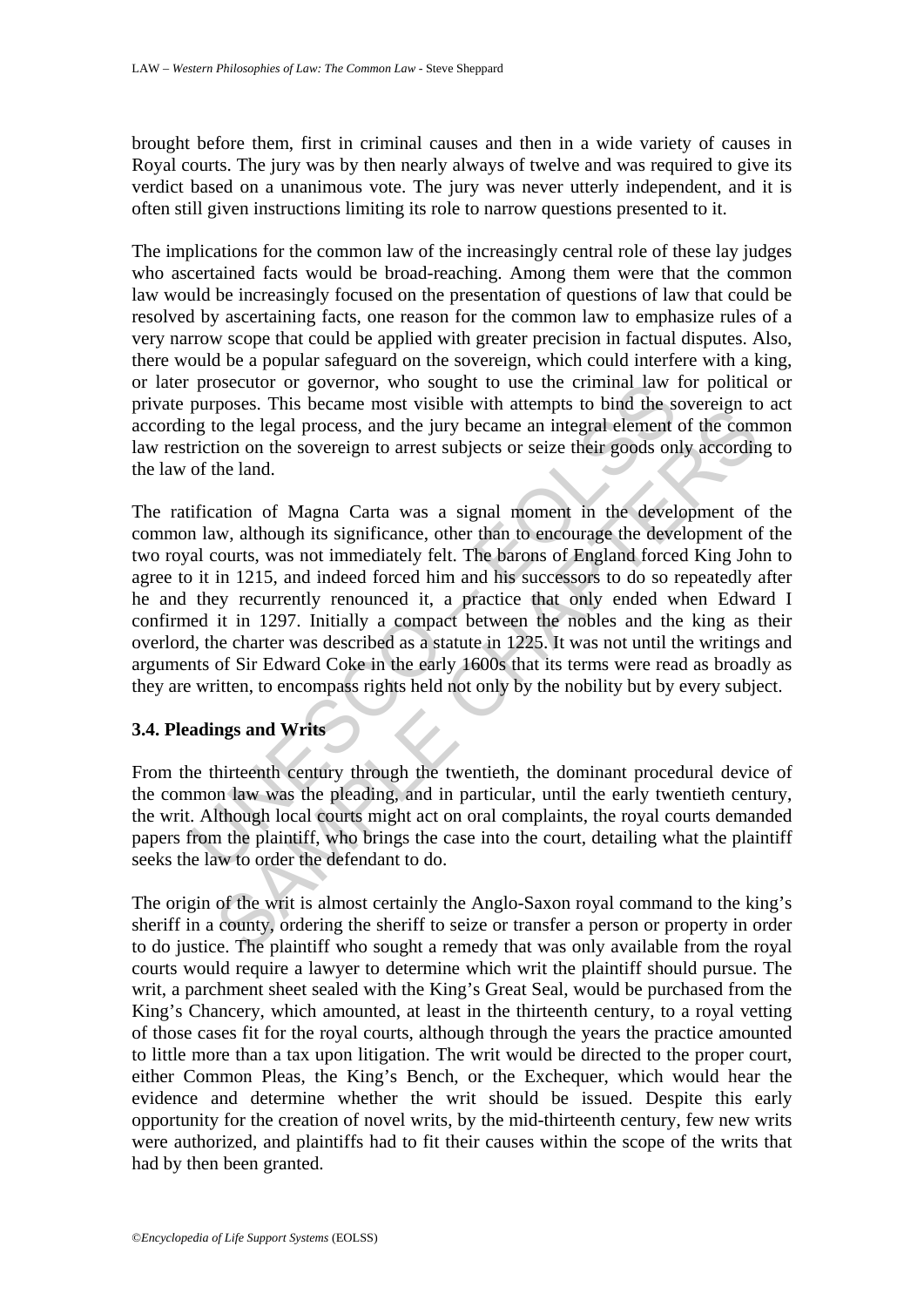The taxonomy of the ancient writs was intricate. The essential division was between writs based on the protection or recognition of a right and writs based on compensation for, or termination of, a wrong. Each of the forms of action was specific and required the pleading of a list of facts to establish a sufficient basis for the writ to be issued. A defendant would, therefore, attempt to show that a necessary requirement of the writ brought against him was not satisfied.

Eventually, the arguments from the writs established a considerable body of precedent. The judges of the royal courts would determine whether a fact that the plaintiff had alleged could satisfy the pleading requirement if it was found to be true. Only lawyers with a great knowledge of the precedents would know what facts were likely to satisfy the pleading requirements of a writ.

The common law was thus developed by the combination of the creation of writs and the argument of the facts necessary to establish a sufficient basis to grant the writ. This led to a series of extremely narrow questions posed by the law, answerable by even narrower definitions of fact. Whether a person was entitled to take possession of land on the death of a parent would turn not on general principles of inheritance but on very technical and narrow grounds related to the exact relationship between that person, the decedent, and other claimants to the land.

ding requirements of a writ.<br>
mmon law was thus developed by the combination of the creatic<br>
ment of the facts necessary to establish a sufficient basis to gran<br>
i series of extremely narrow questions posed by the law, ans on law was thus developed by the combination of the creation of writs<br>int of the facts necessary to establish a sufficient basis to grant the writ.<br>The finitions of fact. Whether a person was entitled to take possession of The resolution of such technical disputes was based upon a host of factors, but it was often summarized as the technique of "reason." This form of reason, discussed in detail below, can briefly be seen by the modern observer as an amalgam of comparison of the case at hand to precedent, which although not absolutely binding on later courts, would likely be applied to the case at hand unless there was some reason to ignore it. The application employed elementary forms of linguistics and logic to yield a series of possible outcomes, and then these outcomes would be evaluated, sometimes by not only the practical result each outcome would have upon the narrow questions of law before the court but also the fit the result would have with the customs of the law and the overall system of the rules.

Over time, a wealth of such decisions was made, the new cases being compared to the earlier decisions for resolution with varying degrees of exactitude. It is excessively rare for a case to come before a court that is precisely like earlier cases, and these tools of reason were offered to explain judicial extrapolation of new rules from old cases.

The whole of the law that evolved in this way, despite its development as a series of very particular inquiries, was capable of resolving a contrastingly general set of questions. This set of questions was limited generally by the nature of the disputes brought to the law, which in medieval England was most likely to involve disputes over property, particularly the complicated obligations and rights that made up the feudal obligations from king to lord baron to tenant. Other matters recurred, such as criminal liability and private injury, but property was the basis of not only the economy but nearly all of society, and the common law developed its protection most richly.

The rigidity of the writ system began to decline in the 1600s. Neither the writ system nor the seemingly coherent pattern of rules based on it could survive the changes of the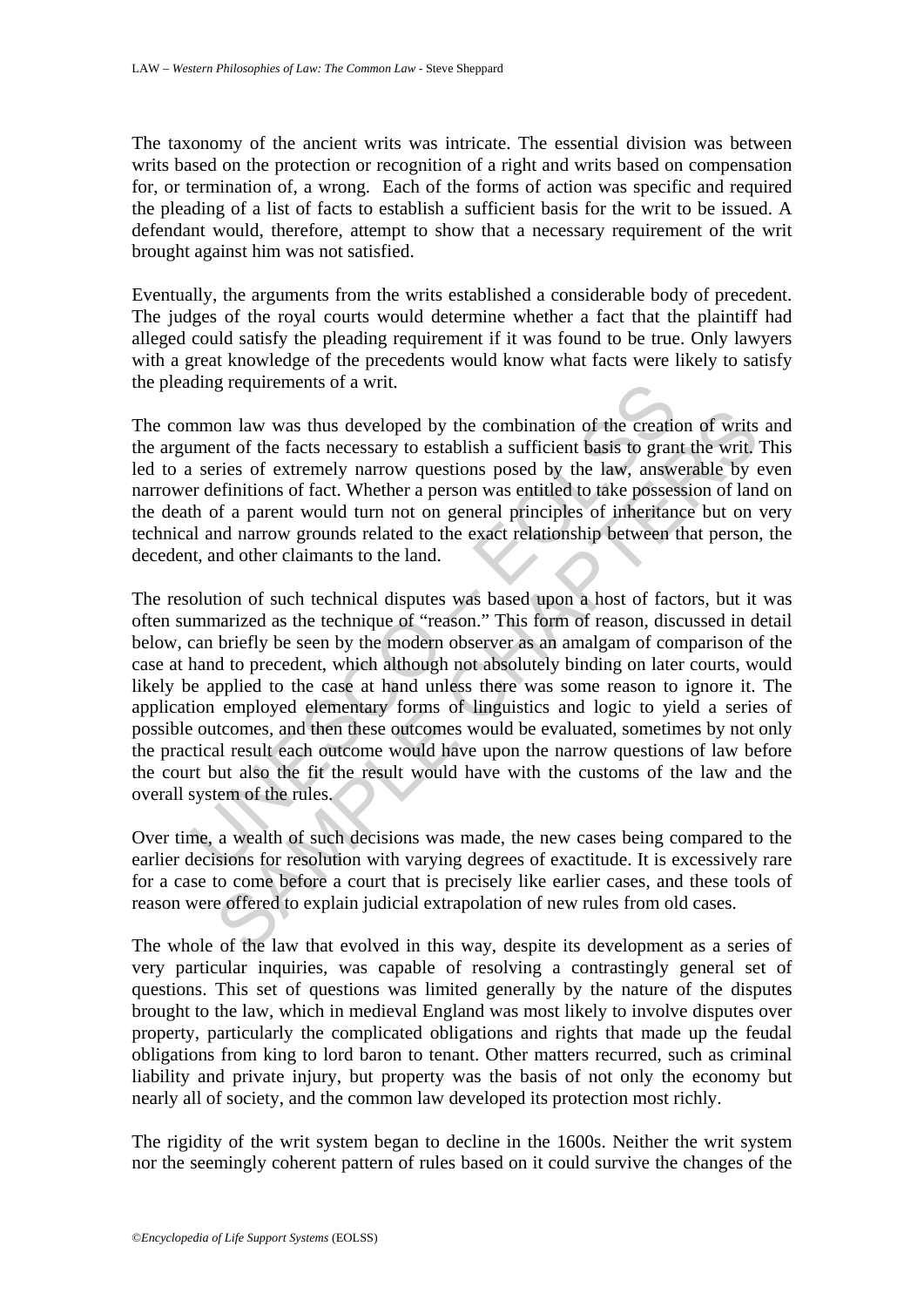economy and politics that accompanied the growth of the early modern state. Particularly, the changes to government and law wrought by the English civil war and the Glorious Revolution in the seventeenth century established the primacy of the English Parliament over both courts and crown in the creation of forms of action.

Still, the system by which the common law arose, generating a comprehensive system of rules from narrowly-framed questions, themselves refined through the practical argument in the face of specific facts, lent the common law an immense utility. It solved people's problems in a manner that they, or at least half of them at any given moment, desired. These desires were presented to the courts by professional interpreters, lawyers, who converted the conflicting desires of the litigants into the clash of legal arguments.

## **3.5. The Lawyer's Profession and Education**

The growth and the independence of the law depended, perhaps more than on any other factor, upon the development of a cadre of professional lawyers, who shared a distinct, common educational and professional experience and from whom judges were selected. (See chapter *The Professional Practice of Law*). This became possible with the permanent location of the royal courts at Westminster.

**Example 16 Example 16 Example 16 Example 16 Example 20 Example 26 Example 16 Example 16 Example 16 Example 16 Example 16 Example 16 Example 17 Example 17 Example 17 Example 17 Example 17 Example 17 Example 17 Example 17** anyer **STFORESSION and Education**<br>
and the independence of the law depended, perhaps more than on any or<br>
and the independence of the law depended, perhaps more than on any or<br>
and the development of a cadre of professiona The particular form that the bench and bar took in England was also the result of a series of accidents. The monarchs from about 1200 onward left the bench to its own devices in the selection of personnel, and new judges were selected from among clerks working for sitting or former judges, rather than from among a wider circle of royal or noble retainers. As professional lawyers became more numerous and more skilled, the judges oversaw appointments not only from among their clerks but also from the ranks of lawyers who appeared before them.

And the lawyers were becoming more skilled. Early medieval litigants almost certainly pled their own cases in local courts and probably relied on their own wits and clerks or on favors with royal retainers in royal courts. By the thirteenth century, however, lawyers had become common in London, serving both as drafters of pleadings and pleaders of cases, although these two tasks divided quickly enough as the technical expertise necessary to perform each task grew more complex. This complexity was furthered, and its mastery was promoted, by the new institutions for legal education.

Although the Church held a near monopoly on education, it would not be the source either of the professional bar or of its training. The Church would not allow its clergy to appear in the law courts, or at least not for fees. Thus universities, which were creatures of the Church, taught only canon law or Roman law rather than the national law, leaving both the selection and the education and training of new lawyers in the hands of older lawyers. And the language of the English law judges was not Latin but the peculiar creole, Law French, a vestige of William of Normandy's success, which owed less to France and more to local, professional dialect as the centuries passed. Latin remained, of course, the language of pleadings as well as the tongue of the more generally literate, particularly the tongue of those scholastically trained in universities, but it and its continental sources were relegated to ornaments of the technical language of law pleading and argument. Thus the lawyers were left to their own devices not only for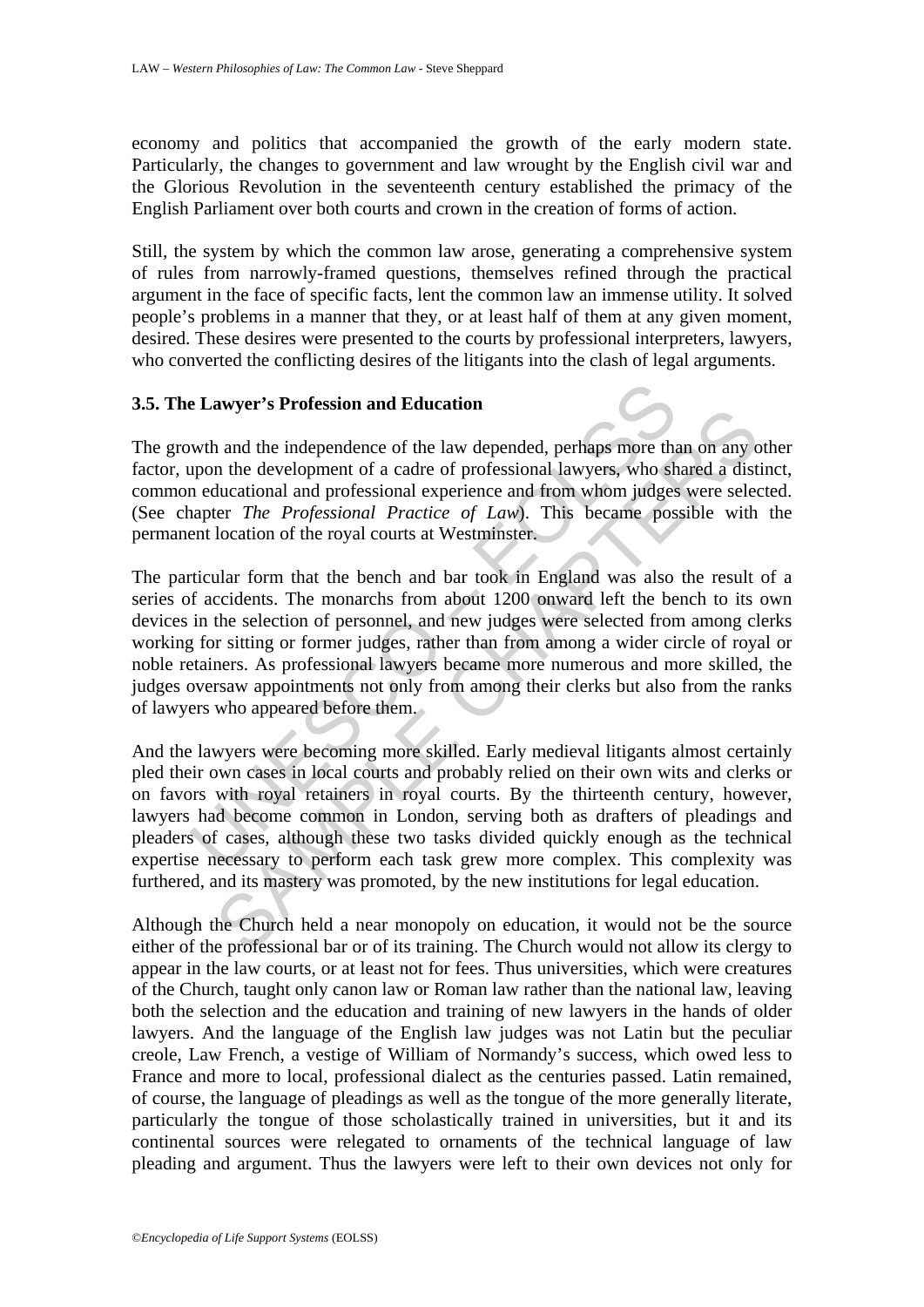substance but also for institutions in which to train their successors.

is inn, atthough many others rose and reli around them. Within the four large ones, senior lawyers oversaw the core access, and readers were appointed to give lectures on pleading and ulles of law. Students would be expect calary in the loan large offers, such a way be seen any increasion and the substantial particles and readers were appointed to give lectures on pleading and the substs of law. Students would be expected to undergo their pr The manner by which they did so was to create colleges of their own, the Inns of Court. The process by which the Inns evolved is not now fully known, although it appears to have quite resembled the development of the colleges and halls that became Oxford University. Communities of lawyers and their apprentices formed around various Inns in which the clerks and apprentices lived and they all ate and discussed their cases. Twenty or more of these Inns were the basis of the legal community, near the site of the old buildings of the Knights Templar, by then long banished in England. In time, the routines of the Inns became more formalized, and in the late 1300s and early 1400s, four societies had become dominant: Inner Temple, Middle Temple, Gray's Inn, and Lincoln's Inn, although many others rose and fell around them. Within the walls of the Inns, particularly the four large ones, senior lawyers oversaw the education of apprentices, and readers were appointed to give lectures on pleading and the substance of the rules of law. Students would be expected to undergo their preliminary training in one of the lesser Inns and then spend seven years in a community of students and lawyers in one of the four Inns, attending readings and arguing mock cases, or "moots." By the eve of the English Civil War, which effectively destroyed the system of education there, the Inns were rightly called the "Third University of England." Indeed, education in the Inns was likely to be at least as rigorous as it was in the colleges of Oxford or Cambridge, which they rivaled in size.

Even as the system of the Inns came to an end, the community it had spawned had reached a size and sophistication in its culture that made possible the transmission of its customs and techniques without relying as much upon participation in that single community. This was achieved, particularly, through the wealth of law books that developed at exactly this time.

## **3.6. The Lawbooks**

The law, like every other endeavor in Europe, was recorded entirely by hand until the fifteenth century. Every book and every record was in manuscript, and manuscripts by their nature were expensive, rare, prone to error, and, as a frequent result, short.

 The most important of these early manuscripts to the common law were the records of the arguments and decisions in various cases. These were collected in great rolls, from the 1200s onward recording the cases of each term of the law courts, both from the central courts and the hearings held in the sessions in *eyre*. The original purpose of these Year Books is unknown, but they served as a record both of the nature of the arguments and their resolution and as a device for later consultation and teaching.

These rolls were not indexed except chronologically, and collections of briefs soon developed, which organized Year Book references and illustrated different forms of action with model language from various writs. This practice has continued unabated, although with numerous variations, through abridgements, books of entries, form books, and digests, down to the computer age.

Several attempts were made to summarize the rules of the law in the narrative fashion of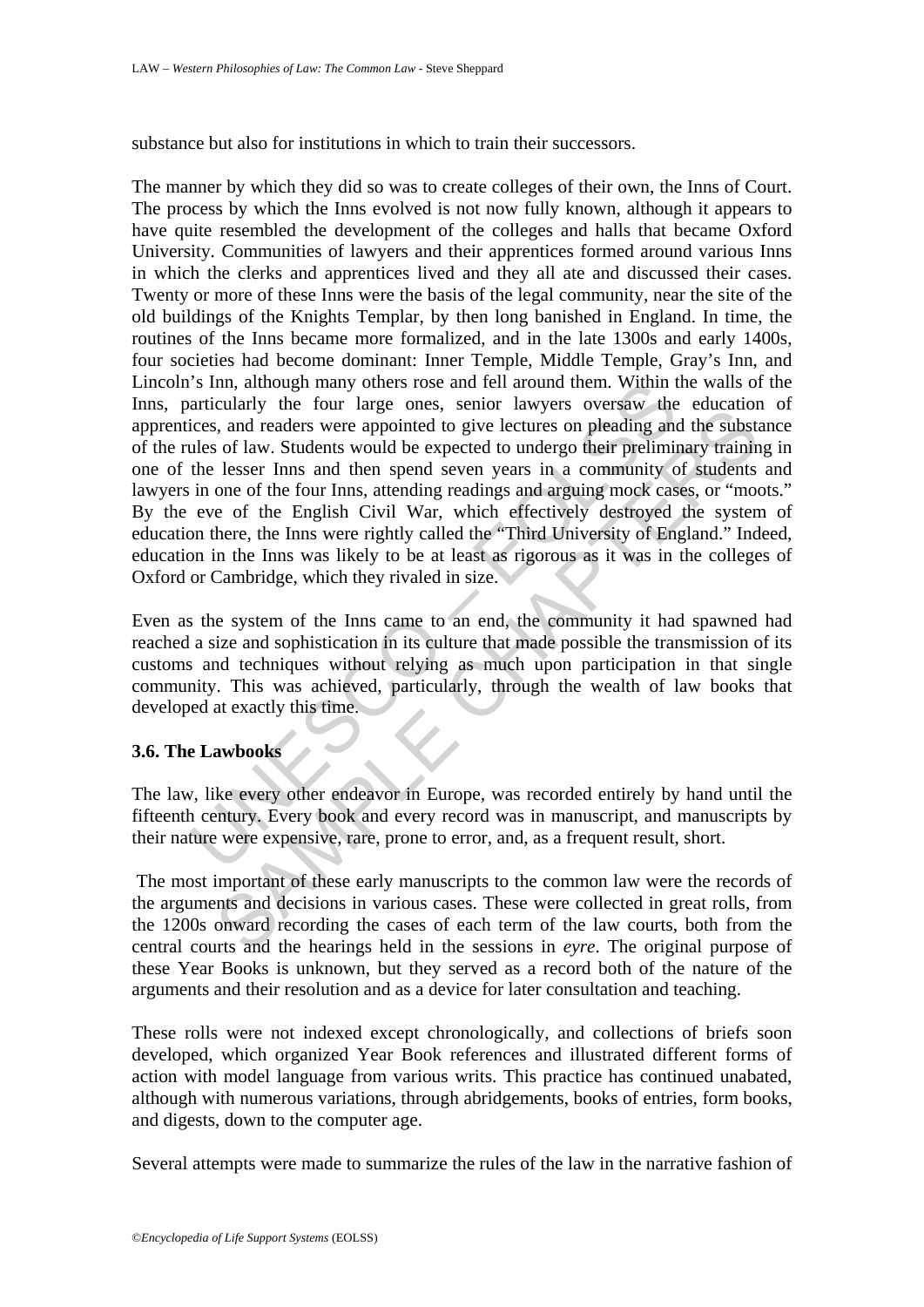a treatise, the first – the books of the twelfth century attributed to Glanville and the thirteenth century attributed to Bracton – being as much digests of briefs as they were narratives. The first real treatises were, unsurprisingly, tracts and books on pleading and property law – the most important being Sir Thomas Littleton's *Tenures*, written in the mid 1400s.

Thus was the written common law when the first English printing press opened, at Westminster in 1477. In short order, lawyers began to publish books of their own notes of cases. The earliest known of these reporters, such as Roger Townshend and John Caryll, published within a few years, and a slow growth of the practice through the sixteenth century, with a few, particularly Edmund Plowden, moving from mere journalistic transcription of the opinions delivered from the bench to include glosses of Plowden's own views of the law, including cross-references and precedents. One of Plowden's protégés, Sir Edward Coke, an English judge discussed further in sections 5, 6, and 10.2, took this approach to a high art, and it is his transcriptions and reports of cases, published from 1600 to 1615, which set a standard for both utility and scholarship.

stic transcription of the opinions delivered from the bench to inc<br>n's own views of the law, including cross-references and precess<br>in's protégés, Sir Edward Coke, an English judge discussed furthe<br>10.2, took this approach by the law, micrating closs-tententes and preceduates. On<br>protégés, Sir Edward Coke, an English judge discussed further in section<br>by to this approach to a high art, and it is his transcriptions and report<br>lished from 160 Coke is, moreover, the author of the books that moved the common law into the modern age. His *Reports* give a comprehensive collection of then-modern case law – covering both traditional arenas of the transfer and obligations of property and newer concerns for private wrongs, leases, contracts, administrative law, municipal law, trusts, and criminal law. His great collection of treatises, the *Institutes*, not only updated the ancient laws of property, providing a modern gloss on both Littleton's *Tenures* and on the ancient statutes such as Magna Carta, but also provided a practical schematic treatise for the structure of the criminal law and the judicial system. Together, these *Reports* and *Institutes* provided a foundation of rules and legal techniques, written into books that were peppered with Coke's observations of legal study and professionalism, which allowed the law to survive the destruction of the Inns of Court and to travel to the new English colonies in America.

New treatises would follow, employing both the narrative structure and the glossator's style, each in their way taken from classical models. There were many new monographs and collections, which, following a statute in 1650, were printed in English rather than the old Law French, allowing a wider circulation of them among non-lawyers. The most important of these, a new commentary written by eighteenth-century judge Sir William Backstone, incorporated many of Coke's innovations and observations, albeit amending Coke's view of the law to accommodate the new world of Parliamentary supremacy, and served as the template of the common law through the nineteenth century.

Still, the treatises – proliferating, increasingly thorough, massively annotated, and progressively narrowed in scope – while important to the student have never been the central tool of the practitioners of the common law. The primary books of the common law remain the reports, the collections of cases accessed through references in the treatises and digests, and now through the computer, which provide the collections of case law on any question.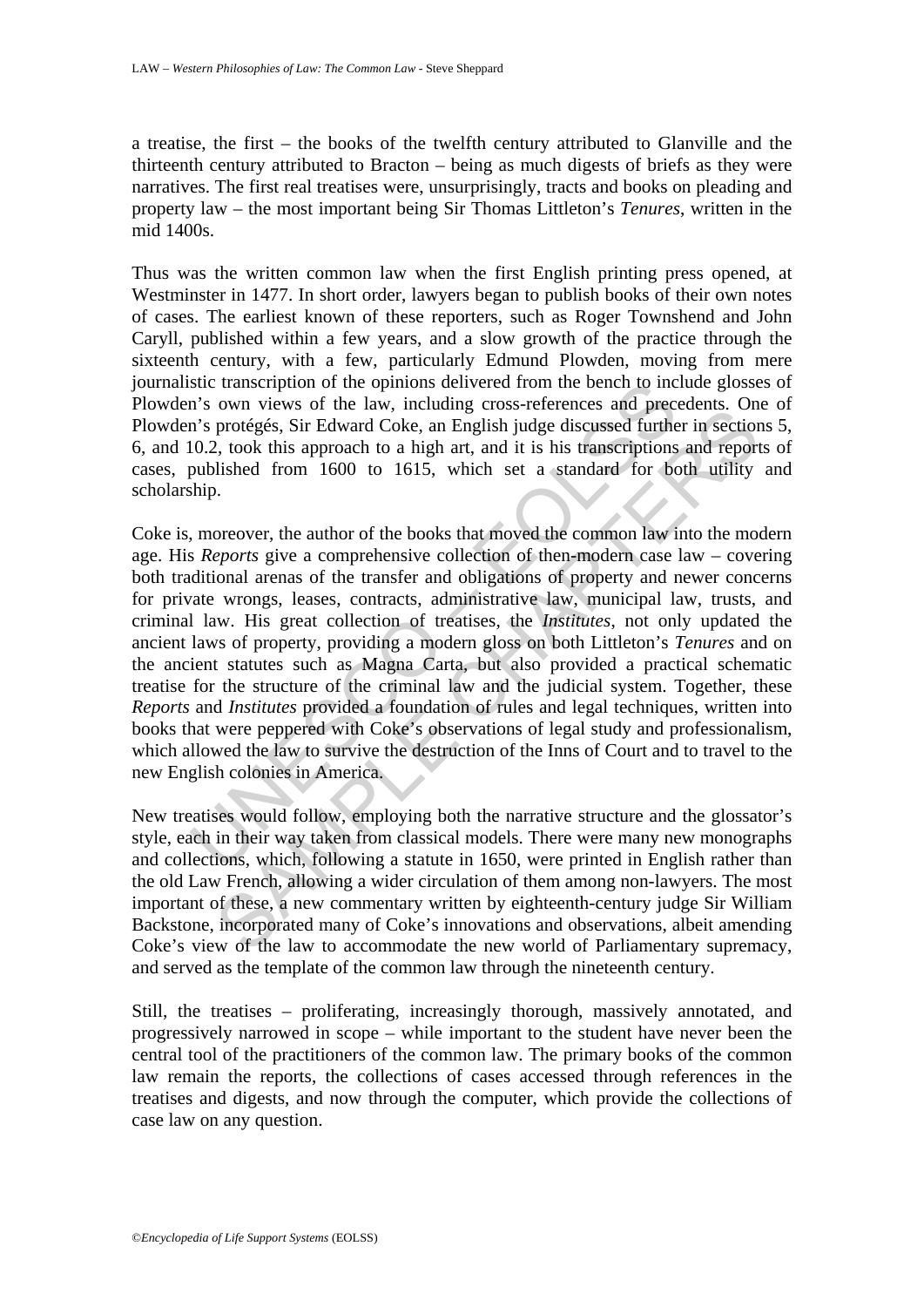#### **3.7. The Effects of Statutes**

Statutes, which in England from the twelfth century onward were enactments of Parliament made with royal assent, were only one of the many forms of Parliamentary action. Parliament, developing its own character and independence as an outgrowth of the King's Council, acted at times as a court of law, passing judgments on its members, particularly for treason and other serious crimes. It passed constitutions, created charters, and passed assizes, although the term in this sense was not the same as when used for a session of court, as described above.

The pattern of the modern bicameral Parliament appears to have developed by 1275 but had not been settled for some time. Certain statutes enacted later that century enshrining fundamental rules of the constitution and the common law, such as the confirmation of Magna Carta in 1225 and the Statutes of Merton, Marlborough, and Westminster, were clearly settlements between the King and Parliament, whether in one body or two. In the 1300s separate houses were established for the peers of the realm and for the Commons, which included the representatives of cities and counties. Only in 1407 did Henry IV decree that legislation must result from the consent of the commons, lords, and the crown.

#### **3.7.1. Supremacy and Interpretation**

been settled for some time. Certain statutes enacted later that ceneral rules of the constitution and the common law, such as the Carta in 1225 and the Statutes of Merton, Marlborough, and Westetlements between the King an and the construction and une common away, such as the comminator<br>at a in 1225 and the Statutes of Merton, Marlborough, and Westminster, venture hences of the representatives of crites and contributed the representative lem From the thirteenth century to the end of the seventeenth, the effect of English legislation upon the common law was not always clear. As a general rule, a statute was to be applied as the highest source of rules of law, and other rules contrary to it were overruled. As a practical matter, it was occasionally much more muddled. To begin with, the statutes were not well recorded, and some manuscripts of statutes were lost over the centuries. Statutes were construed as early as 1312 according to what the judges believed the scrivener should have written, rather than what the text specified. Statutes would often conflict, and in an age in which the antiquity of rules provided authority, it was not certain that a newer statute should supplant an older one.

A far greater problem than these, however, arose from the difficulty of interpretation and construction, especially in the few instances when the bench was opposed to a statutory outcome. Although statutes were written in broader terms than the opinions of case law, the same difficulties of applying general rules from them to specific questions arose. The question of the extent to which a statute should govern a dispute, particularly when the rule in a statute would dictate a different outcome than a rule of the courtmade common law was a matter for the bench to decide, and many statutes were constrained by judicial interpretation.

One reason for this judicial approach to statutes was that many statutes were designed merely to correct, abridge, and explain the common law, making its rules more coherent and reliable. Another was that, Parliament still being considered a court, albeit a very powerful one, its decisions were to be integrated by later courts with all the others; it was how the common law worked.

Because of the interweaving of the common law as a reason for statutes, and statutes as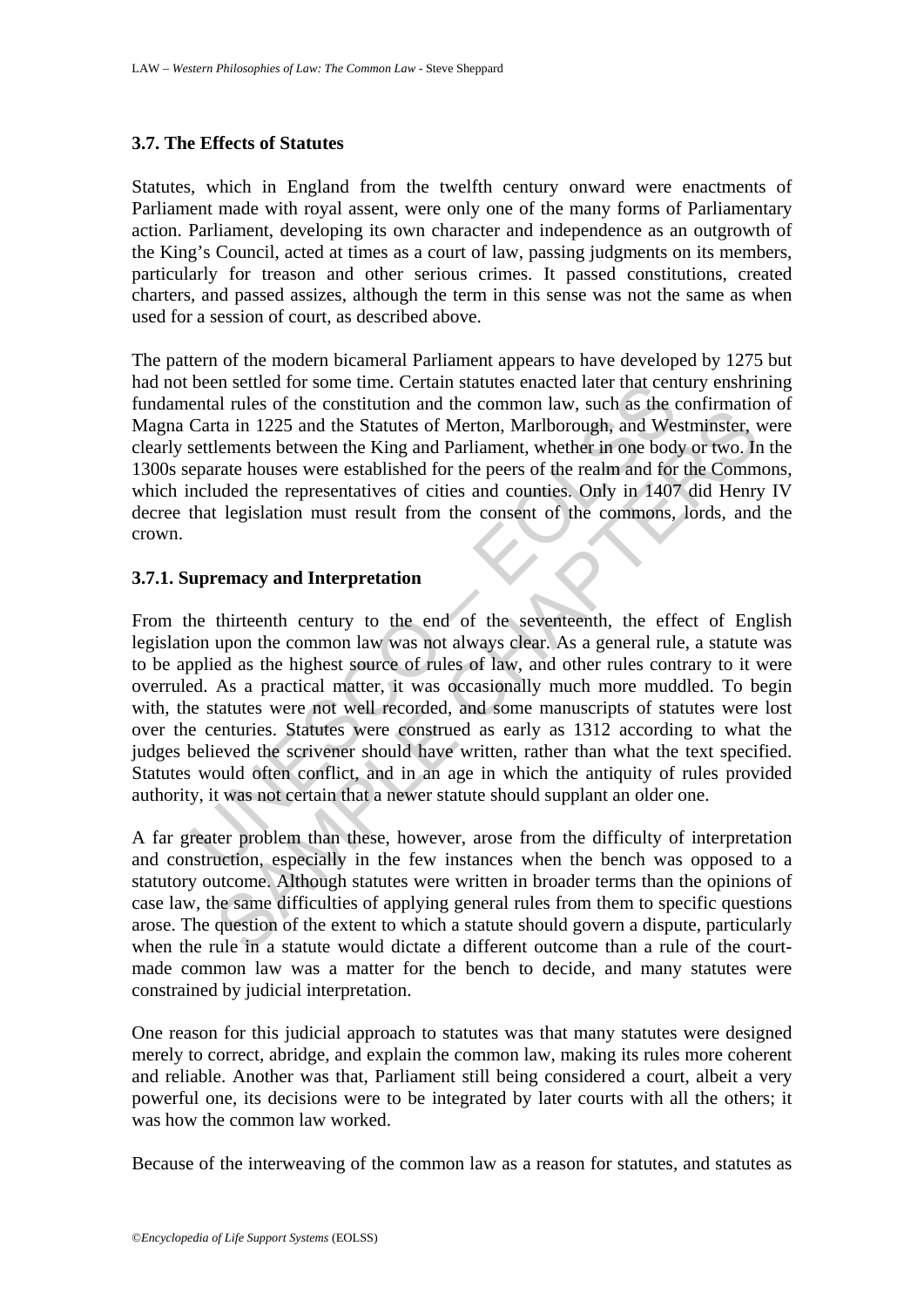a basis for common law rulings from the bench, there is not a perfect demarcation between rules that originated in the Courts of Common Pleas or King's Bench and those that originated in the Court of Parliament. Although certain rules that had been enshrined in statute were referred to them by that name, it would be quite difficult to say that the rule persisted in its validity because of its statutory origin, as opposed to consistent, or at least recurrent, application in the law courts.

So it would be the case that the idea of the "common law" took on a wider meaning than merely the rules that originated from the bench. The common law became the law of antiquity applied by the bench, and some recognition was paid to a few of those rules that still were most identified with legislation, particularly statutes passed more recently.



#### **Bibliography**

- - -

TO ACCESS ALL THE 43 PAGES OF THIS CHAPT<br>
Visit: http://www.eolss.net/Eolss-sampleAllChapter.a<br>
phy<br>
patrick S. and Robert S. Summers (1981). Form and Substance in Anglo-<br>
patrick S. and Robert S. Summers (1981). Form and Atiyah, Patrick S. and Robert S. Summers (1981). *Form and Substance in Anglo-American Law: A Comparative Study of Legal Reasoning, Legal Theory, and Legal Institutions.* Oxford: Clarendon Press. [A thorough and modern study of the common law approach to the resolution of dispute and the creation and application of rules.]

Baker, John H. (1990). *An Introduction to English Legal History*. London: Butterworths. [A one-volume introduction of great clarity and authority by the leading English legal historian.]

Baker, John H. (2001). *The Law's Two Bodies: Some Evidential Problems in English Legal History*. Oxford: Clarendon Press. [The best study of the *lex non scripta* and culture of the common law.]

TO ACCESS ALL THE 43 PAGES OF THIS CH[APT](https://www.eolss.net/ebooklib/sc_cart.aspx?File=E6-31-01-02)ER,<br>
Visit: http://www.eolss.net/Eolss-sampleAllChapter.aspx<br>
Surface in Anglo-American La<br>
Sudy of Legal Reasoning, Legal Theory, and Legal Institutions. Oxford: Clarendon F<br>
and mo Blackstone, William (2004). The American Blackstone: The Commentaries on the Laws of England by Sir William Blackstone, Wholly Incorporating all of the American Editions, with Blackstone's Corrections, Supplemental Citations, and Selected Remaining Writings. Edited by Steve Sheppard. Indianapolis: Liberty Fund. [A comprehensive and updated edition of the great synthesis of the common law.]

Burton, Steven J. (1995). *An Introduction to Law and Legal Reasoning* New York, NY: Aspen Law and Business. [One of the most approachable studies of the logical use of precedent in common law argument.]

Cappalli, Richard B. (1997). *The American Common Law Method*. Ardsley, New York: Transnational Publishers. [An intricate study of the procedures of decision-making in common law opinions.]

Coke, Edward (2003). *The Selected Writings of Sir Edward Coke*. Edited by Steve Sheppard. Indianapolis: Liberty Fund. [The first anthology of Coke's writings, including selections from the *Reports*, *Institutes*, treatises, legal opinions, and speeches.]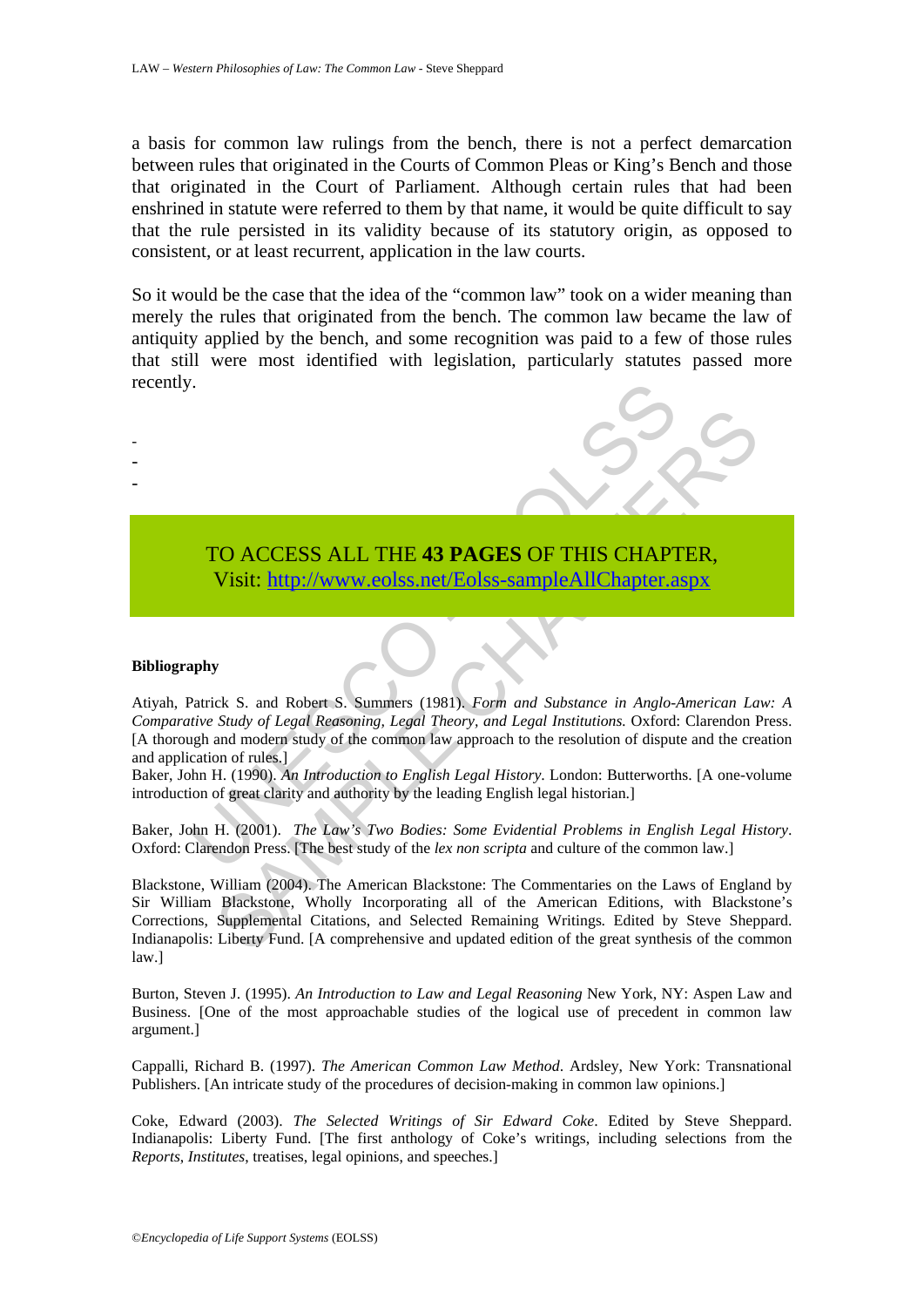Dupont, Jerry (2001). *The Common Law Abroad: Constitutional and Legal Legacy of the British Empire*. Littleton, Colorado: Fred B. Rothman Publications. [An exhaustive, annotated bibliography of the common law in every former colony of Great Britain.]

Dworkin, Ronald M (1986). *Law's Empire*. Cambridge, Massachusetts: Belknap Press. [An evocative portrait of the common law system.]

Eisenberg, Melvin (1988). *The Nature of the Common Law.* Cambridge, Massachusetts: Harvard University Press. [An overview of the common law with an emphasis on the theory necessary to integrate statutes into the common law.]

Fuller, Lon L. (1946). Reason and Fiat in Case Law, *Harvard Law Review* vol. 59, p. 376. [A careful and illuminating analysis of the relationship between precedent and authority in judicial opinions.]

Fletcher, George P. (1996). *The Basic Concepts of Legal Thought*. Oxford: Oxford University Press. [A topical analysis of current legal theory, with an emphasis on differences between resolutions of different problems in legal theory made by civilian and common law thinkers.]

Greenawalt, Kent (1995). *Private Consciences and Public Reasons*. Oxford: Oxford University Press. [A careful study of the rationales that are appropriate for officials in a common law system to act upon.]

Grossman, George S., ed. (2000). *The Spirit of American Law*. Boulder Colorado: Westview Press. [Comprehensive anthology of readings in American legal history by many of the best current American legal historians.]

ing analysis of the telestosimp between precedent and admostivy in judicial opin<br>George P. (1996). The Basic Concepts of Legal Thought. Oxford: Oxford Un<br>altysis of current legal theory, with an emphasis on differences bet precise P. (1996). *The Basic Concepts of Legal Thought*. Oxford: Oxford University Press<br>is of current legal theory, with an emphasis on differences between resolutions of diff<br>segal theory made by civilian and common la Hart, Henry and Albert M. Sacks (1994). *The Legal Process: Basic Problems in the Making and Application of Law* Westbury, N.Y.: Foundation Press, 1994. [An influential analysis of the common law performed by modern U.S. common law professors at the intersection of realism, positivism, formalism, and pragmatism.]

Hart, Herbert L.A. (1990). *The Concept of Law*. Oxford: Clarendon Press. [The most influential book of common law jurisprudence of the twentieth century, this book presents the definitive positivist description of law.]

Holdsworth, William S. (1928). The History of English Law. Boston: Little Brown and Co. [Although dated, still the most comprehensive history of the common law in England.]

Holmes, Oliver Wendell, Jr. (1881). *The Common Law* Boston: Little, Brown & Co. [A classic statement of the Anglo-American common law of the Victorian era, emphasizing the coherence of the rules in common among the U.S. and English courts.]

Kelman, Mark (1988). *A Guide to Critical Legal Studies* Cambridge, Mass: Harvard University Press. [One of the more readable overviews of the American critical school.]

Pollock, Frederick (1912). *The Genius of the Common Law*, New York, The Columbia University Press. [A passionate description of the common law, emphasizing its relationship to liberty of the individual.]

Montesquieu, Charles de Secondat (1900). *The Spirit of the Laws*. (Thomas Nugent, trans.) New York: D. Appleton and Company, 1900. [Classic discussion of the nature of law, particularly comparing and contrasting civil and common law and emphasizing the separation of powers of the common law.]

Patterson, Dennis (1996). *A Companion to Philosophy of Law and Legal Theory*. Oxford: Blackwell Publishers. [An inventory of late twentieth-century topics and schools of legal theory by many leading scholars in each school.]

Posner, Richard (1998)*. The Economic Analysis of Law* New York, NY: Aspen Law & Business. [The